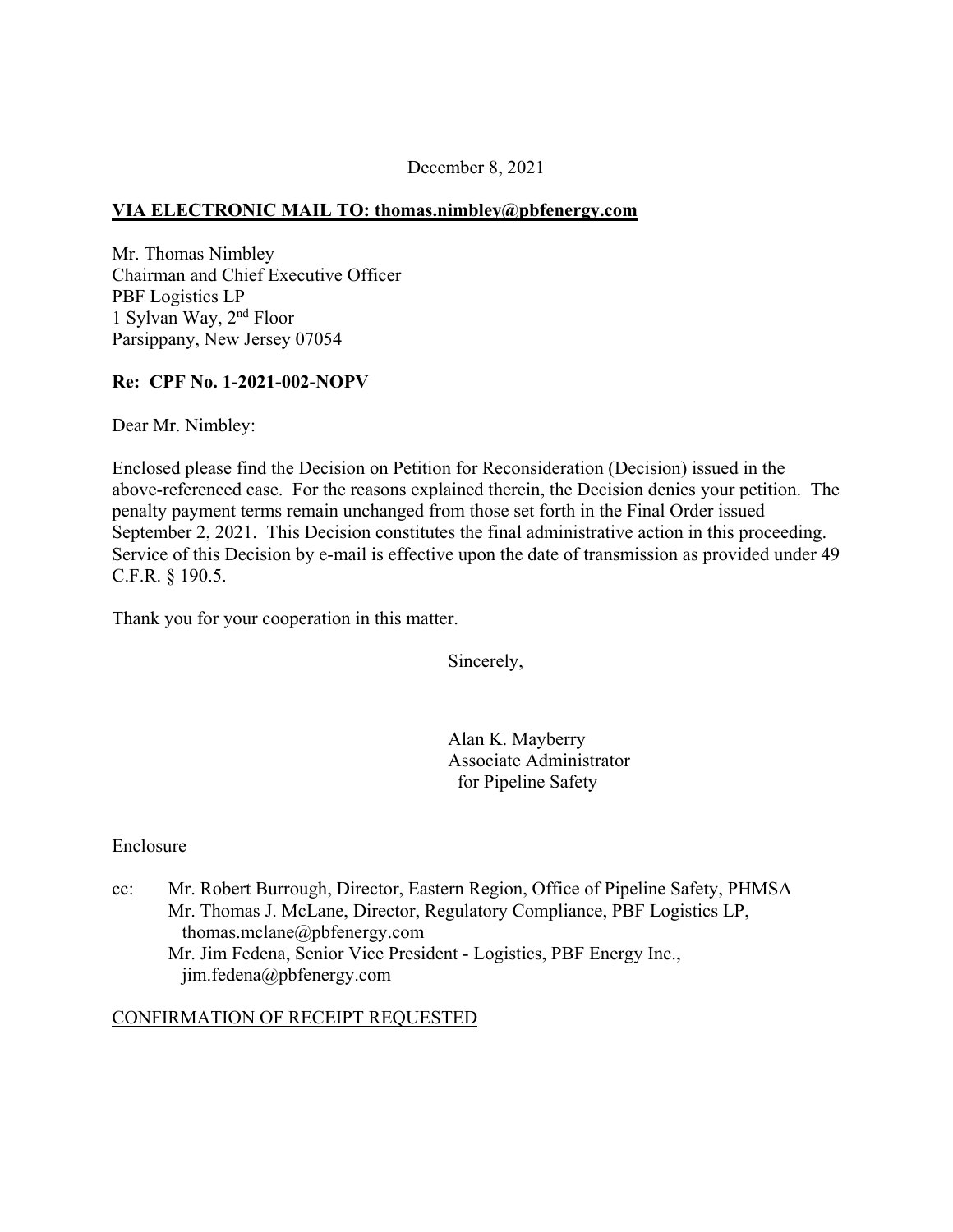### **U.S. DEPARTMENT OF TRANSPORTATION PIPELINE AND HAZARDOUS MATERIALS SAFETY ADMINISTRATION OFFICE OF PIPELINE SAFETY WASHINGTON, D.C. 20590**

**)** 

**)** 

**)** 

**In the Matter of )** 

**Paulsboro Natural Gas Pipeline Company LLC, ) CPF No. 1-2021-002-NOPV a subsidiary of PBF Logistics LP, )** 

**\_\_\_\_\_\_\_\_\_\_\_\_\_\_\_\_\_\_\_\_\_\_\_\_\_\_\_\_\_\_\_\_\_\_\_\_\_\_\_\_\_\_)** 

 $\mathcal{L} = \{ \mathcal{L} \}$ 

**Respondent. )** 

#### **DECISION ON PETITION FOR RECONSIDERATION**

From February 27, 2020, through October 2, 2020, pursuant to 49 U.S.C. § 60117, a representative of the Pipeline and Hazardous Materials Safety Administration (PHMSA), Office of Pipeline Safety (OPS), conducted an on-site pipeline safety inspection of the facilities and records of Paulsboro Natural Gas Pipeline Company LLC (PNGPC or Petitioner), a subsidiary of PBF Logistics LP, in Gloucester, New Jersey and Delaware, Pennsylvania.<sup>1</sup> PNGPC's natural gas pipeline takes delivery from Enbridge Natural Gas Company (Enbridge) in Pennsylvania near the Philadelphia International Airport to provide natural gas to the Paulsboro Refinery in New Jersey.<sup>2</sup> As a result of the inspection, the Director, Eastern Region, OPS (Director), issued to Petitioner, by letter dated February 5, 2021, a Notice of Probable Violation and Proposed Civil Penalty (Notice).<sup>3</sup> The Notice also included a warning pursuant to 49 C.F.R. § 190.205.<sup>4</sup> In accordance with 49 C.F.R. § 190.207, the Notice proposed finding PNGPC violated 49 C.F.R. § 192.625(f) and proposed assessing a civil penalty of \$46,000 for the alleged violation. The warning item required no further action but warned Respondent to correct the probable violation or face possible future enforcement action.

PNGPC responded to the Notice by letter dated March 5, 2021 (Response).<sup>5</sup> Petitioner did not contest the underlying allegation of violation described in Item 1 of the Notice, rather, Petitioner provided an explanation relevant to the proposed civil penalty and requested PHMSA withdraw it. PNGPC waived its right to a hearing by not requesting one.

 <sup>1</sup>*Paulsboro Natural Gas Pipeline Co. LLC*, Final Order, CPF No. 1-2021-002 (Final Order) (September 2, 2021) (on file with PHMSA), at 1; *see also* PHMSA Safety Violation Report (Violation Report), (February 5, 2021) (on file with PHMSA), at 1-2.

<sup>2</sup> Response to Notice of Probable Violation submitted by Thomas J. McLane, Director, Regulatory Compliance for Paulsboro Natural Gas Pipeline Co. LLC, to Robert Burrough, Director, Eastern Region for PHMSA, dated March 5, 2021 (Response), at 1.

<sup>&</sup>lt;sup>3</sup> Notice of Probable Violation and Proposed Civil Penalty (Notice), CPF. No. 1-2021-002-NOPV (February 5, 2021).

 $\frac{4}{5}$  *Id*.

 Response, at 1-2.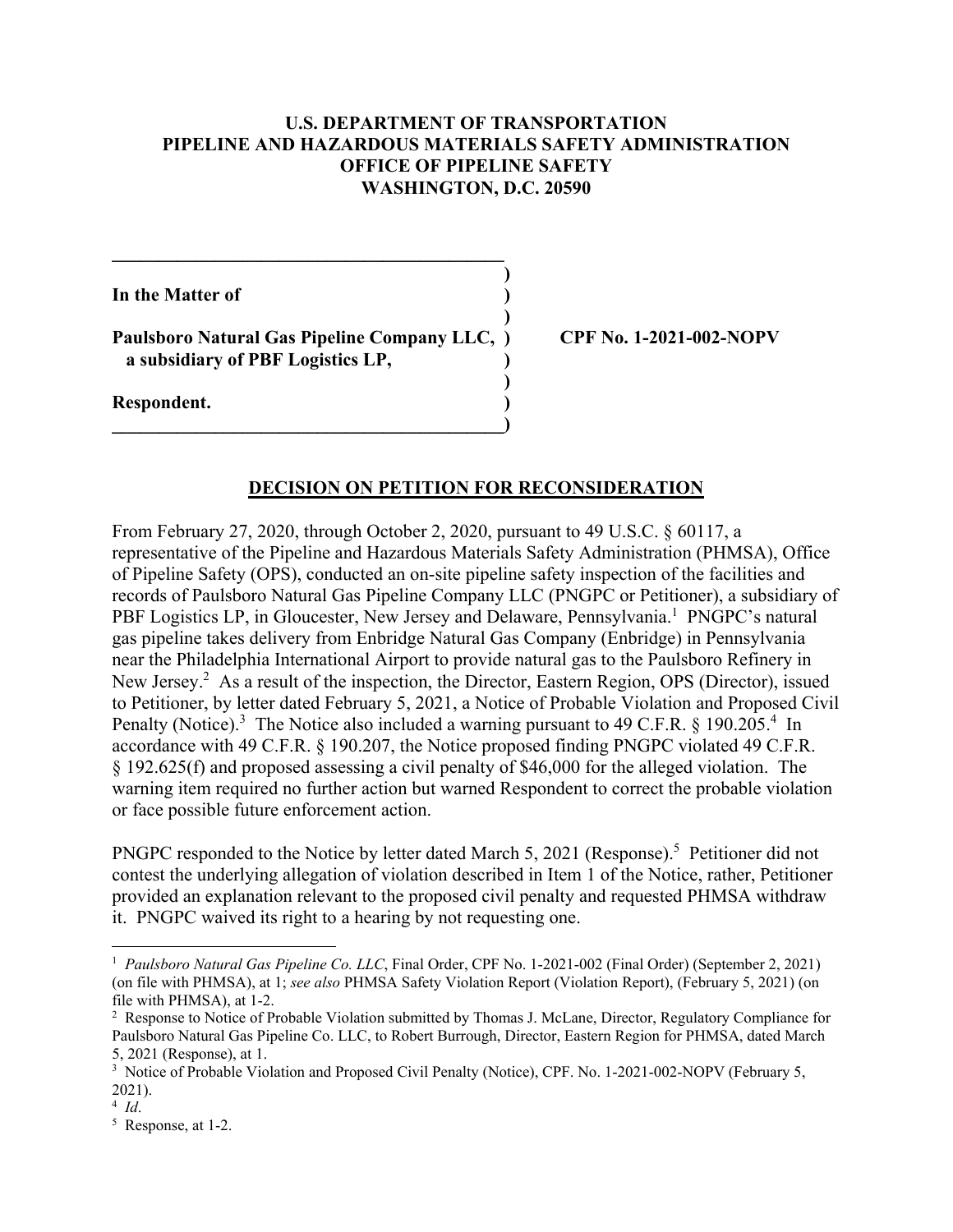On September 2, 2021, pursuant to 49 U.S.C. §§ 60118 and 60122 and 49 C.F.R. §190.213, the Associate Administrator for Pipeline Safety (Associate Administrator) issued a Final Order, finding that Petitioner violated 49 C.F.R.  $\S$  192.625(f).<sup>6</sup> The Final Order found that PNGPC violated §192.625(f) by failing to conduct periodic sampling of the gas in its pipeline using an instrument capable of determining the percentage of gas in air at which the odor becomes readily detectable. Pursuant to the authority of 49 U.S.C. § 60122 and 49 C.F.R. §190.221, the Final Order assessed a civil penalty of \$46,000.<sup>7</sup>

On September 22, 2021, Petitioner filed a petition for reconsideration (Petition) pursuant to 49 C.F.R.  $\S$  190.243.<sup>8</sup> PNGPC argued that the civil penalty assessment considerations in the Final Order did not appropriately reflect certain information. It reiterated its request for PHMSA to withdraw the civil penalty.

First, regarding good faith, PNGPC contended it attempted to comply with the intention of § 192.625 by getting confirmation from Enbridge that it odorized its natural gas.9 Petitioner stated that because federal mandates required Enbridge to inject odorant, PNGPC did not incorporate a written procedure for periodically sampling the gas in its Operations, Maintenance & Emergency (OM&E) manual. Second, regarding culpability, Petitioner contended that it felt it addressed the intent of § 192.625 by having Enbridge confirm that it properly odorized the gas prior to PNGPC transporting it through its pipeline. PNGPC noted that when PHMSA clarified the intent of § 192.625 it promptly revised its OM&E manual to include a procedure for capturing the information required by the regulation. Third, regarding the gravity of violation, Petitioner contended that, regardless of the pipeline's location within a high consequence area (HCA), it took appropriate action to assure the gas stream was properly odorized. Finally, regarding safety impact, PNGPC contended that receiving written notice from Enbridge that it odorized the gas was equivalent to taking odorant samples once a year with a device that detects odorant. Petitioner further contended that either method satisfies the intent of § 192.625, therefore, it did not unduly jeopardize the safety of the community and the environment. PNGPC also provided additional facts regarding its pipeline safety system.

Having considered the full record and the arguments presented in the Petition, I am denying the Petition and affirming the Final Order and Assessment of Penalty without modification.

#### **STANDARD OF REVIEW**

Under 49 C.F.R. § 190.243, a respondent may petition the Associate Administrator for reconsideration of a final order that has been issued pursuant to §190.213. Reconsideration is not an appeal or a completely new review of the record.<sup>10</sup> A respondent may ask for correction of an error or, in limited circumstances, may present previously unavailable information. If a

<sup>6</sup> Final Order, at 1-2.

 $\frac{7}{8}$  *Id.* at 2-4.

Petition for Reconsideration to Final Order submitted by Thomas J. McLane, Director, Regulatory Compliance for Paulsboro Natural Gas Pipeline Co. LLC, to Alan Kramer Mayberry, Associate Administrator for Pipeline Safety, PHMSA, dated September 22, 2021 (Petition).

 $9$  *Id.* at 1.

<sup>&</sup>lt;sup>10</sup> 49 C.F.R. § 190.243(a)-(d).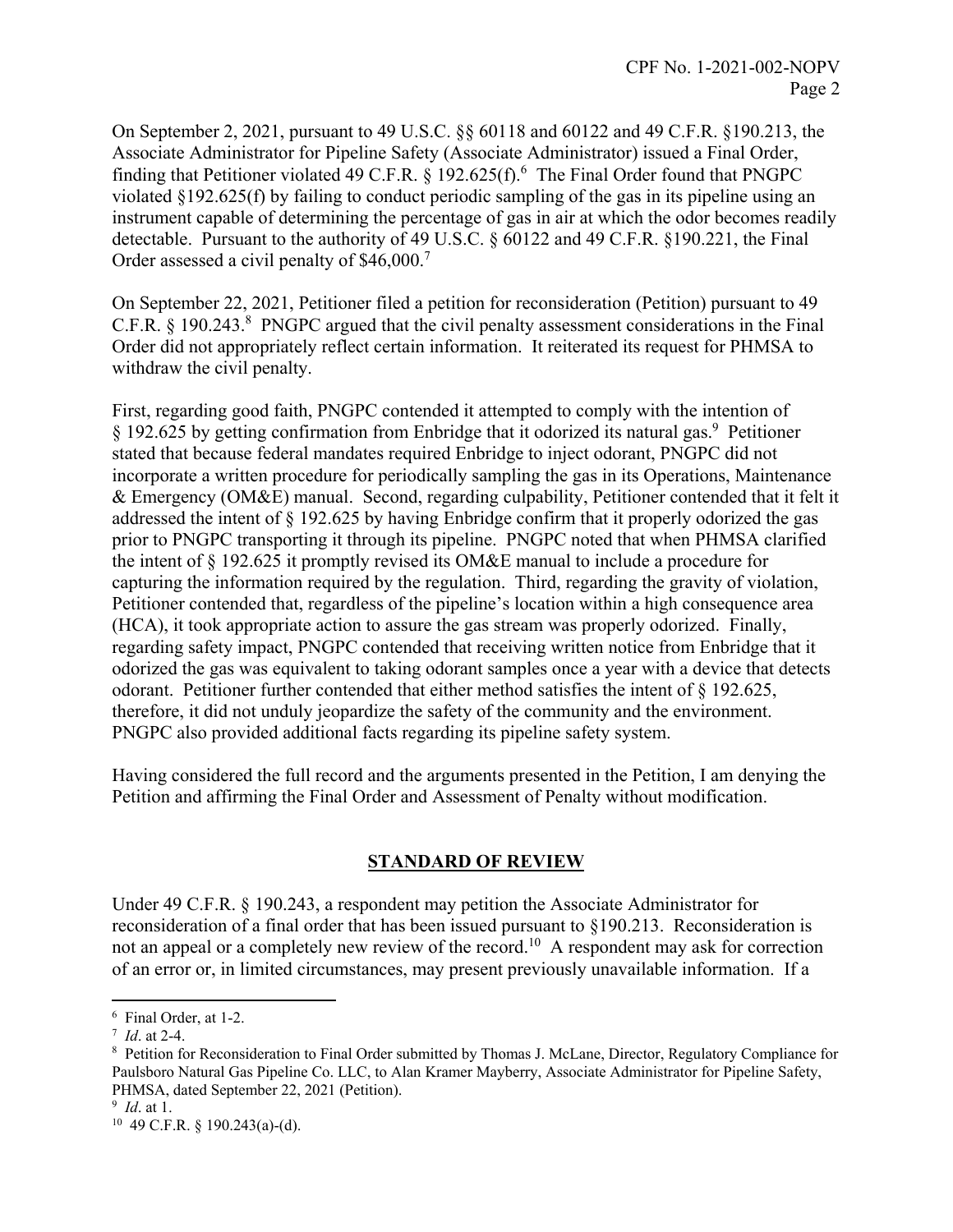respondent requests consideration of additional facts or arguments, the respondent must submit the reasons they were not presented prior to the issuance of the Final Order. The Associate Administrator may grant or deny, in whole or in part, a petition for reconsideration without further proceedings.

# **ANALYSIS**

Petitioner did not contest the underlying allegation of violation for Item 1 of the Notice in its Response, and did not raise any issues of error in its Petition. As such, the finding of violation as described in the Final Order is not at issue. The only issue for review is the imposition of the civil penalty for Item 1 of the Notice, however, a brief summary of the facts and the law supporting the finding of violation is relevant to my determination on the Petition. Having found Petitioner to be in violation of § 192.625(f), I must now consider whether the Final Order correctly determined the civil penalty.

Item 1 in the Final Order found that PNGPC violated § 192.625(f) by failing to conduct periodic sampling of the gas in its pipeline using an instrument capable of determining the percentage of gas in air at which the odor becomes readily detectable. The section states:

## **§ 192.625 Odorization of gas.**

#### $(a)$ ….

(f) To assure the proper concentration of odorant in accordance with this section, each operator must conduct periodic sampling of combustible gases using an instrument capable of determining the percentage of gas in air at which the odor becomes readily detectable. Operators of master meter systems may comply with this requirement by –

(1) Receiving written verification from their gas source that the gas has the proper concentration of odorant; and

(2) Conducting periodic "sniff" tests at the extremities of the system to confirm that the gas contains odorant.

becomes readily detectible. PNGPC contended it attempted to comply with the intention of § 192.625 by getting confirmation from Enbridge, its natural gas supplier, that it odorized its  $gas.<sup>11</sup>$ As quoted above, § 192.625(f) requires operators to conduct periodic sampling of combustible gases using an instrument capable of determining the percentage of gas in air at which the odor

This interpretation is inconsistent with the plain language of the regulation.<sup>12</sup> The plain language of the regulation reveals nothing indicating that such confirmation satisfies the requirements of § 192.625(f). Section § 192.625 is clear that the operator of the pipeline facility is responsible

 $\overline{a}$ <sup>11</sup> Petition, at 1.

<sup>&</sup>lt;sup>12</sup> See Statewide Bonding, Inc. v. U.S. Dep't of Homeland Sec., 980 F.3d 109, 116 (D.C. Cir. 2020) ("Where [] an  agency's regulation is unambiguous, the court must give effect to the regulation's plain meaning."); *see also Gen. Elec. Co. v. U.S. E.P.A.,* 53 F.3d 1324, 1329 (D.C. Cir. 1995), as corrected (June 19, 1995) ("[W]e must ask whether the regulated party received, or should have received, notice of the agency's interpretation in the most obvious way of all: by reading the regulations.").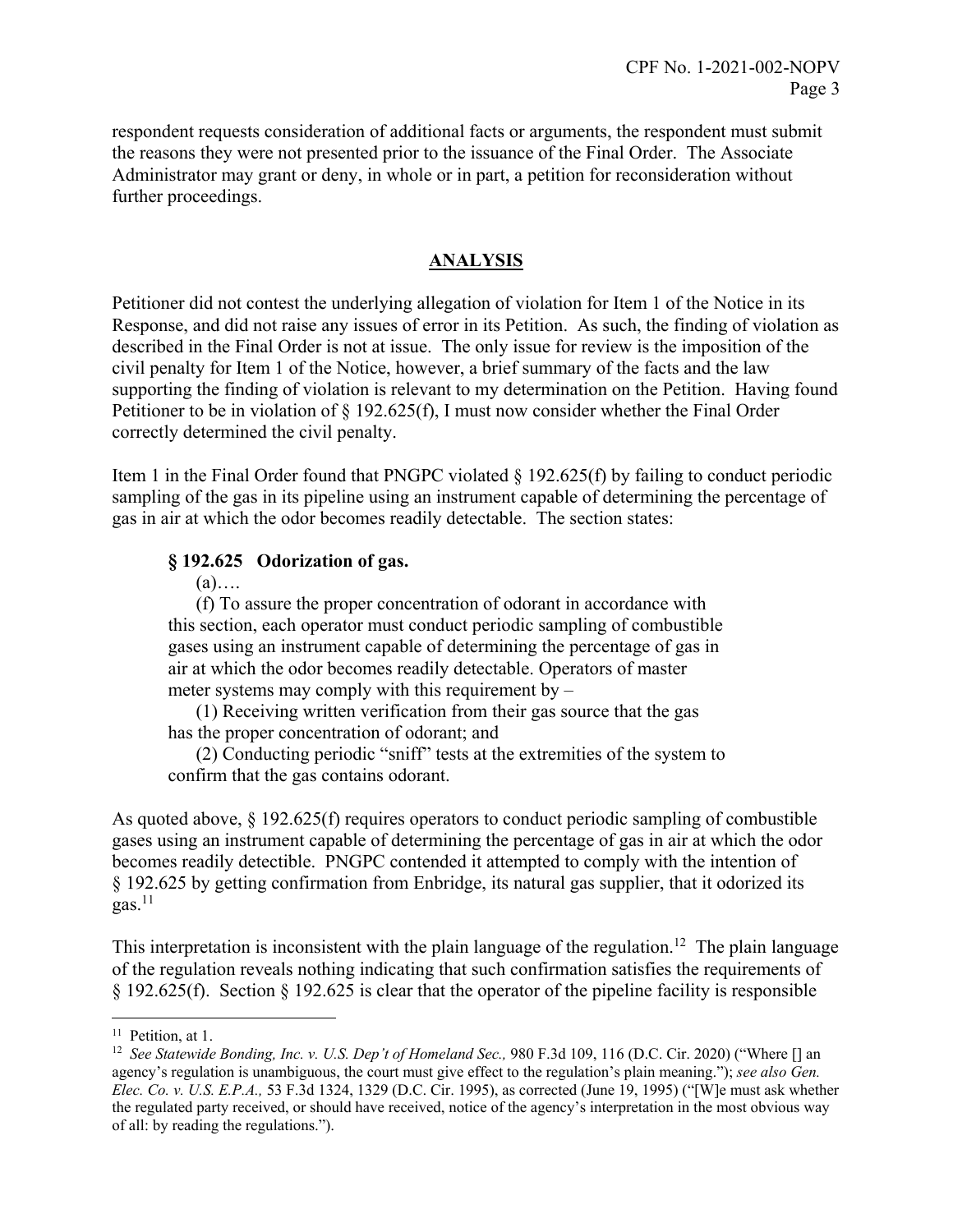for assuring adequate concentration of the odorant within its pipeline and for periodically verifying that the concentration is adequate through the specific means allowed by § 192.625(f).

Moreover, receipt of written documentation from Enbridge that it odorized its gas would only render Petitioner in compliance with §192.625(f) if PNGPC were a master meter operator, and even then, only if Petitioner performed periodic "sniff" tests at the extremities of the system. PNGPC is not a master meter operator. Even if Petitioner were a master meter operator, it did not carry out the required "sniff" tests at the extremities of the system.

For these reasons, I do not find Petitioner's interpretation of the regulation persuasive. Petitioner did not seek review of the finding of violation, as such, the finding of violation for Item 1 of the Notice, as described in the Final Order, is affirmed.

## **ASSESSMENT OF PENALTY**

The Final Order assessed a civil penalty of \$46,000. In assessing the civil penalty for this item, I applied the statutory civil penalty assessment factors including the nature, circumstances, gravity, and culpability of this [violation.13](https://violation.13) 

In its Petition, PNGPC provided additional information regarding the following points: good faith, culpability, gravity of violation, and safety impact.<sup>14</sup>

As discussed above, Petitioner's interpretation of § 192.625(f) is not persuasive. Therefore, my assessment of the good faith and culpability criteria remains unchanged. PNGPC did not have reasonable justification for non-compliance. While Petitioner took measures to correct the violation of § 192.625(f), those actions were taken after PHMSA identified the violation. No credit will be given for good faith or culpability.

Regarding the gravity of the violation and the safety impact, Petitioner contended that, regardless of the pipeline's location within an HCA, it took appropriate action to assure the gas stream was properly odorized.<sup>15</sup> It also contended that its actions did not unduly jeopardize the safety of the community and the environment.<sup>16</sup>

I find these contentions unpersuasive. As discussed above, PNGPC's interpretation that it took appropriate action to assure the gas stream was properly odorized is contrary to the plain language of § 192.625(f). The violation occurred within an HCA.<sup>17</sup> The failure affected all 2.5 miles of Paulsboro pipeline system, which includes 0.5 miles of high consequence pipeline. As discussed in the Final Order, the importance of verifying that gas is properly odorized is critical for public safety to ensure a leak can be detected by persons with a normal sense of [smell.](https://smell.18)<sup>18</sup>

<sup>&</sup>lt;sup>13</sup> 49 U.S.C. § 60122(b).<br><sup>14</sup> Petition, at 1.

<sup>&</sup>lt;sup>15</sup> Petition, at 1-2.

 $^{16}$  *Id.* 

<sup>&</sup>lt;sup>16</sup> *Id.* Violation Report, at 9.<br><sup>17</sup> Violation Report, at 9.

 $18$  Final Order, at 4.